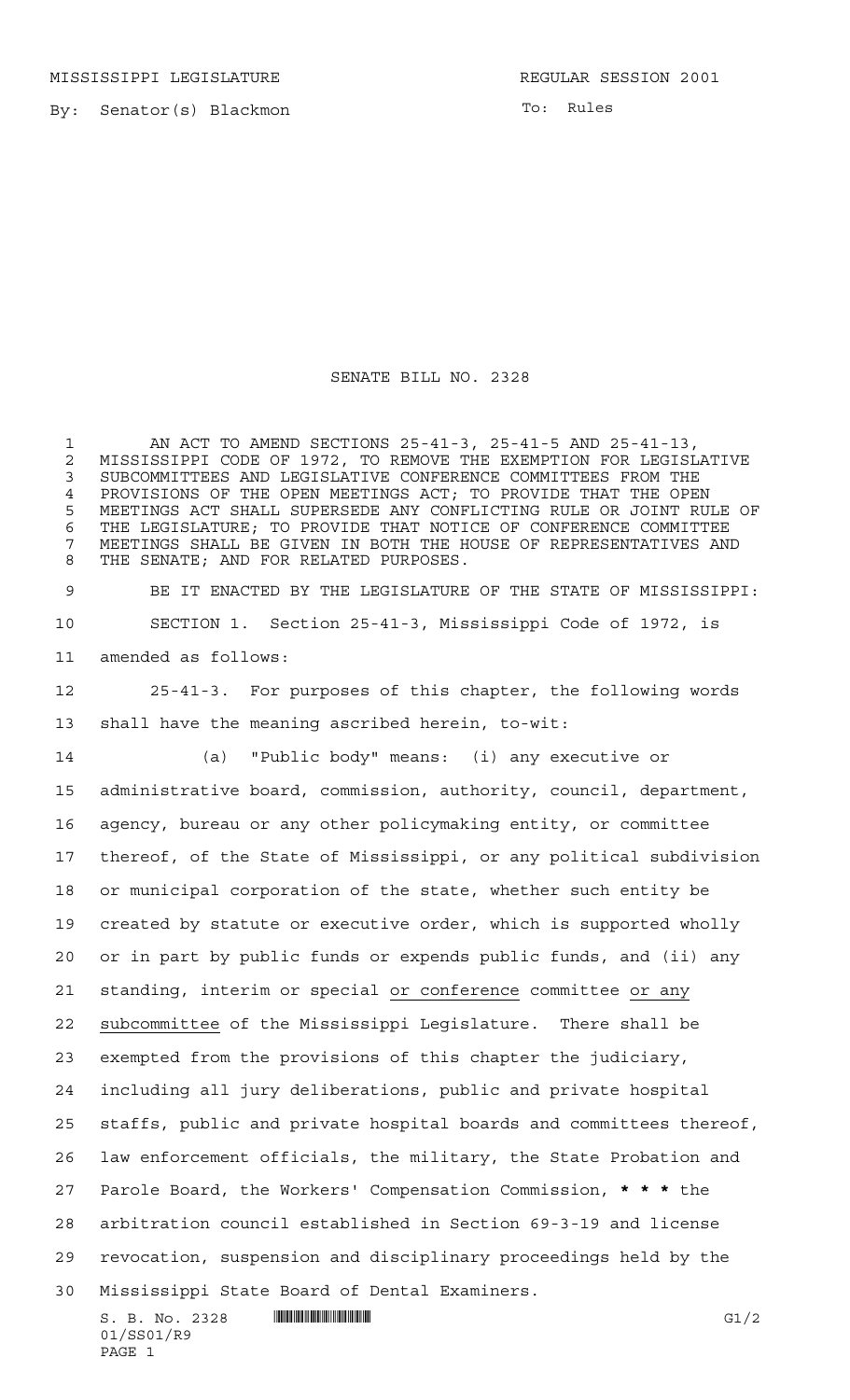(b) "Meeting" means an assemblage of members of a public body at which official acts may be taken upon a matter over which the public body has supervision, control, jurisdiction or advisory power.

 SECTION 2. Section 25-41-5, Mississippi Code of 1972, is amended as follows:

 25-41-5. All official meetings of any public body, unless otherwise provided in this chapter or in the Constitutions of the United States of America or the State of Mississippi, are declared to be public meetings and shall be open to the public at all times unless declared an executive session as provided in Section 25-41-7. If any joint rule or rule of either house of the Mississippi Legislature, whether adopted before or after July 1, 2001, conflicts with the provisions of this chapter that are applicable to committees and subcommittees of the Legislature, the provisions of this chapter shall supersede the rule to the extent of the conflict.

 SECTION 3. Section 25-41-13, Mississippi Code of 1972, is amended as follows:

 $S. B. No. 2328$  . The set of  $S. B. N_O. 2328$  25-41-13. (1) Any public body which holds its meetings at such times and places and by such procedures as are specifically prescribed by statute shall continue to do so and no additional notice of such meetings shall be required except that a notice of the place, date, hour and subject matter of any recess meeting, adjourned meeting, interim meeting or any called special meeting shall be posted within one (1) hour after such meeting is called in a prominent place available to examination and inspection by the general public in the building in which the public body normally meets. A copy of the notice shall be made a part of the minutes or other permanent official records of the public body. (2) Any public body, other than a legislative committee, which does not have statutory provisions prescribing the times and places and the procedures by which its meetings are to be held

01/SS01/R9 PAGE 2